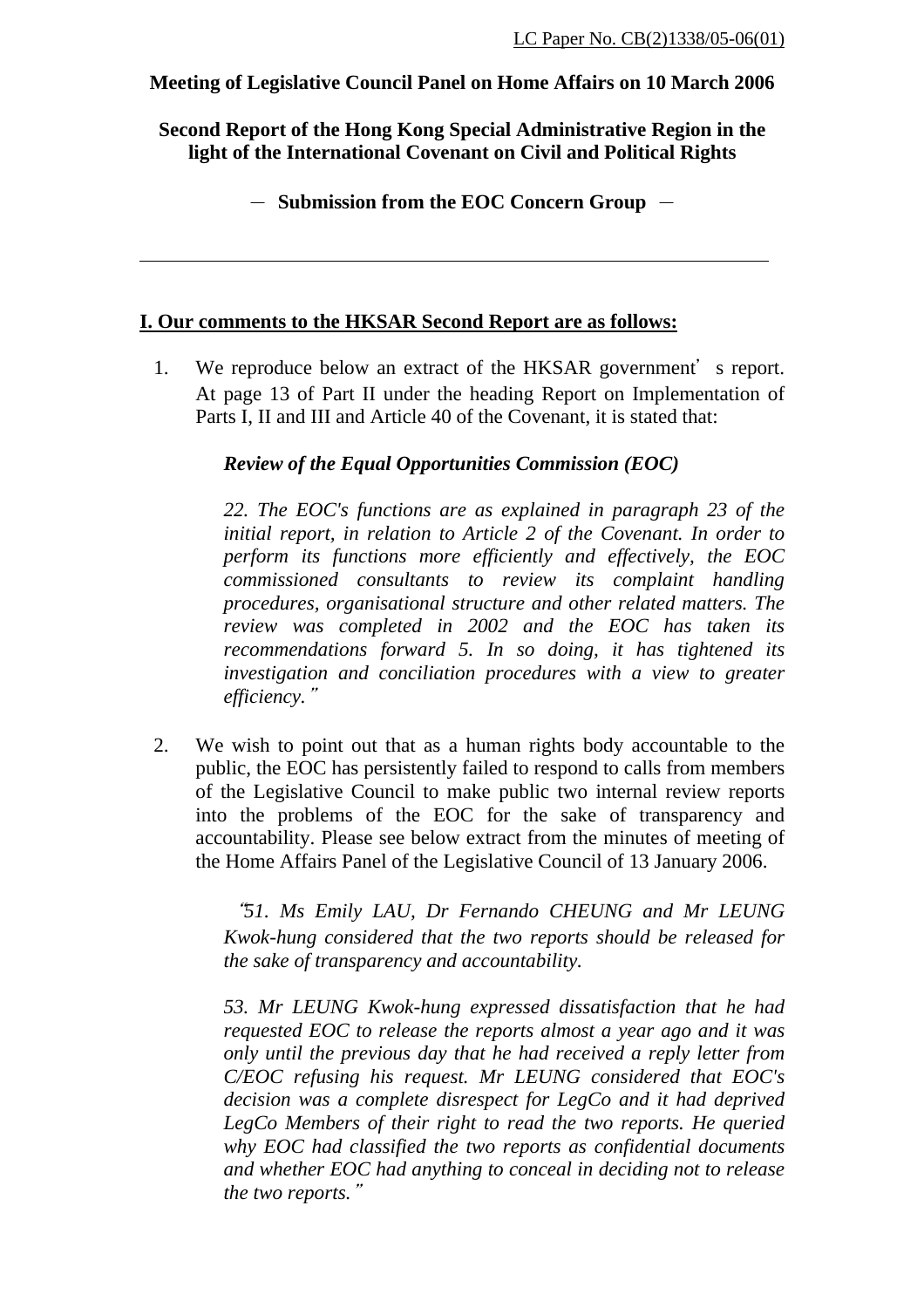- 3. The refusal is unreasonable and goes against the Seven Principles of Public Life on "Accountability" and "Openness".<sup>1</sup> We wish to say that the HKSAR Government had acted with openness and transparency in dealing with the problems at the EOC. It revealed in full the contents of the "Report of the Independent Panel of Inquiry on the Incidents relating to the Equal Opportunities Commission (EOC)".
- 4. We are astounded to find out that the EOC took one year to respond to a request by a Legislative Council member for information from the EOC, for which we demand an explanation and an investigation by the Ombudsman.

### **II. Our comments to the EOC's Submissions are as follows:**

1. We reproduce below an extract of the EOC's submissions. At page 3 of its submissions, it is stated that:

# *Review of the Sex Discrimination Ordinance (Article 3 of the Covenant)*

*4. In 1999, the EOC completed a review of the Sex Discrimination Ordinance (SDO) and submitted a report to the Government. The report proposed 14 amendments to, (inter alia), provide the EOC with additional powers and means to handle discrimination.*"

2. We are indeed surprised to learn that the EOC requested for additional powers and means to handle discrimination. In the three ordinances enforced by the EOC, there is power for the EOC to prescribe forms for questioning the respondent to help aggrieved persons<sup>2</sup>. So far, we have not seen these forms being used or prescribed by the EOC. The EOC has sufficient powers already but is not using them. Giving additional powers is undesirable in the EOC's case because there is no effective and independent appeal or review body to monitor how EOC exercises its powers at the moment.

<sup>1</sup> "**Accountability** 

Holders of public office are accountable for their decisions and actions to the public and must submit themselves to whatever scrutiny is appropriate to their office."

<sup>&</sup>quot;**Openness** 

Holders of public office should be as open as possible about all the decisions and actions that they take. They should give reasons for their decisions and restrict information only when the wider public interest clearly demands."

<sup>2</sup> **Help for persons suffering discrimination, harassment or vilification**:

<sup>(1)</sup> With a view to helping a person ("the person aggrieved") who considers he may have been discriminated against or harassed in contravention of this Ordinance, or the subject of an unlawful act under section 46 or 47, to decide whether to institute proceedings and, if he does so, to formulate and present his case in the most effective manner, the Commission may prescribe-

<sup>(</sup>a) forms by which the person aggrieved may question the respondent on his reasons for doing any relevant act, or on any other matter which is or may be relevant;

<sup>(</sup>b) forms by which the respondent may if he so wishes reply to any questions.